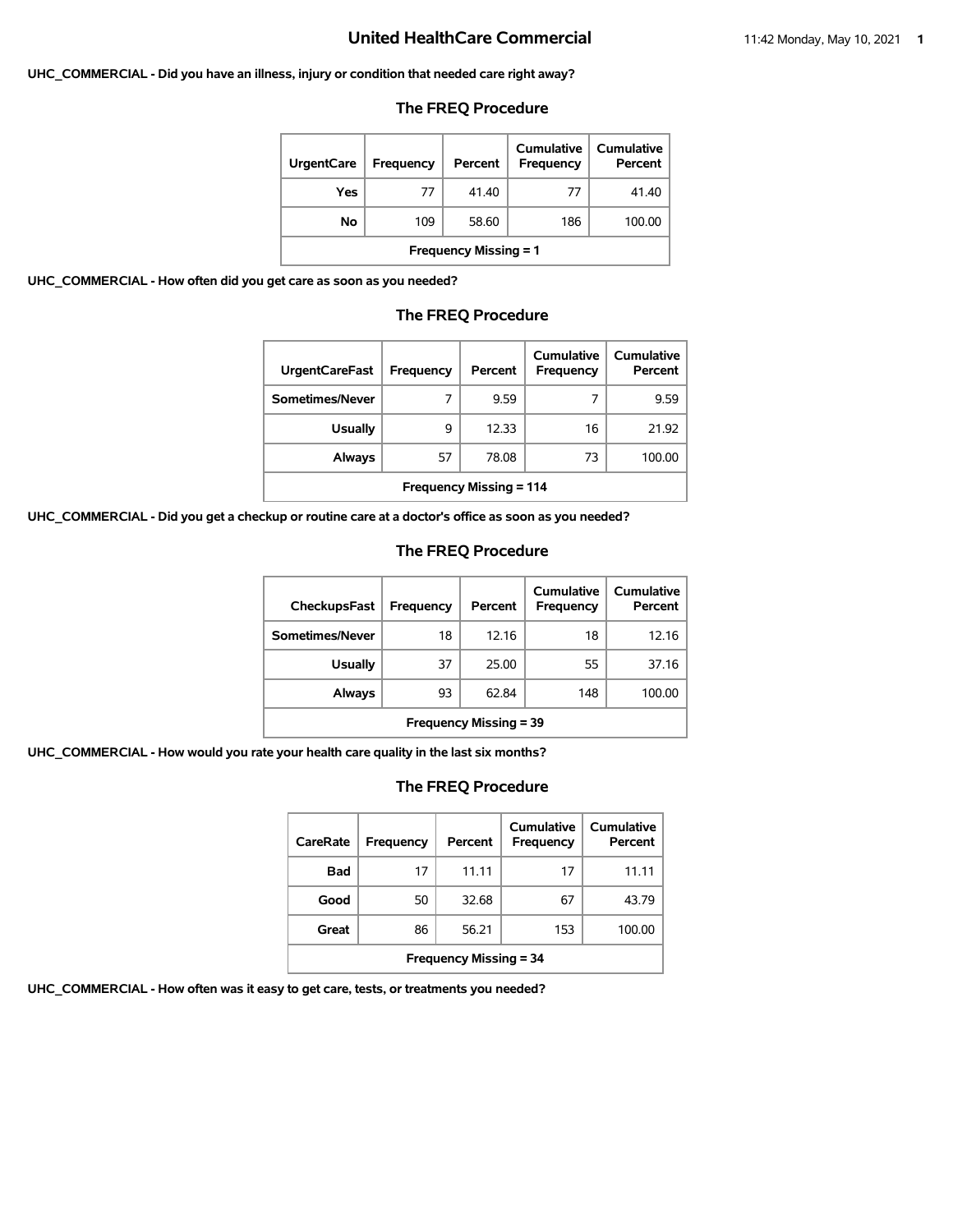## **The FREQ Procedure**

| CareEasy                      | Frequency | Percent | Cumulative<br>Frequency | <b>Cumulative</b><br>Percent |
|-------------------------------|-----------|---------|-------------------------|------------------------------|
| Sometimes/Never               | 10        | 6.54    | 10                      | 6.54                         |
| <b>Usually</b>                | 57        | 37.25   | 67                      | 43.79                        |
| <b>Always</b>                 | 86        | 56.21   | 153                     | 100.00                       |
| <b>Frequency Missing = 34</b> |           |         |                         |                              |

**UHC\_COMMERCIAL - How often did your doctor explain things in a way that was easy to understand?**

## **The FREQ Procedure**

| <b>DrUnderstand</b>           | Frequency | Percent | Cumulative<br>Frequency | Cumulative<br>Percent |
|-------------------------------|-----------|---------|-------------------------|-----------------------|
| Sometimes/Never               | 2         | 1.49    | 2                       | 1.49                  |
| <b>Usually</b>                | 18        | 13.43   | 20                      | 14.93                 |
| Always                        | 114       | 85.07   | 134                     | 100.00                |
| <b>Frequency Missing = 53</b> |           |         |                         |                       |

**UHC\_COMMERCIAL - How often did your personal doctor listen to you?**

# **The FREQ Procedure**

| <b>DrListen</b>               | Frequency | Percent | Cumulative<br>Frequency | Cumulative<br>Percent |
|-------------------------------|-----------|---------|-------------------------|-----------------------|
| Sometimes/Never               | 2         | 1.50    | 2                       | 1.50                  |
| <b>Usually</b>                | 21        | 15.79   | 23                      | 17.29                 |
| Always                        | 110       | 82.71   | 133                     | 100.00                |
| <b>Frequency Missing = 54</b> |           |         |                         |                       |

**UHC\_COMMERCIAL - How often did your personal doctor show respect for what you had to say?**

| <b>DrRespect</b>              | Frequency | Percent | Cumulative<br>Frequency | <b>Cumulative</b><br>Percent |
|-------------------------------|-----------|---------|-------------------------|------------------------------|
| Sometimes/Never               | 3         | 2.24    | 3                       | 2.24                         |
| <b>Usually</b>                | 12        | 8.96    | 15                      | 11.19                        |
| Always                        | 119       | 88.81   | 134                     | 100.00                       |
| <b>Frequency Missing = 53</b> |           |         |                         |                              |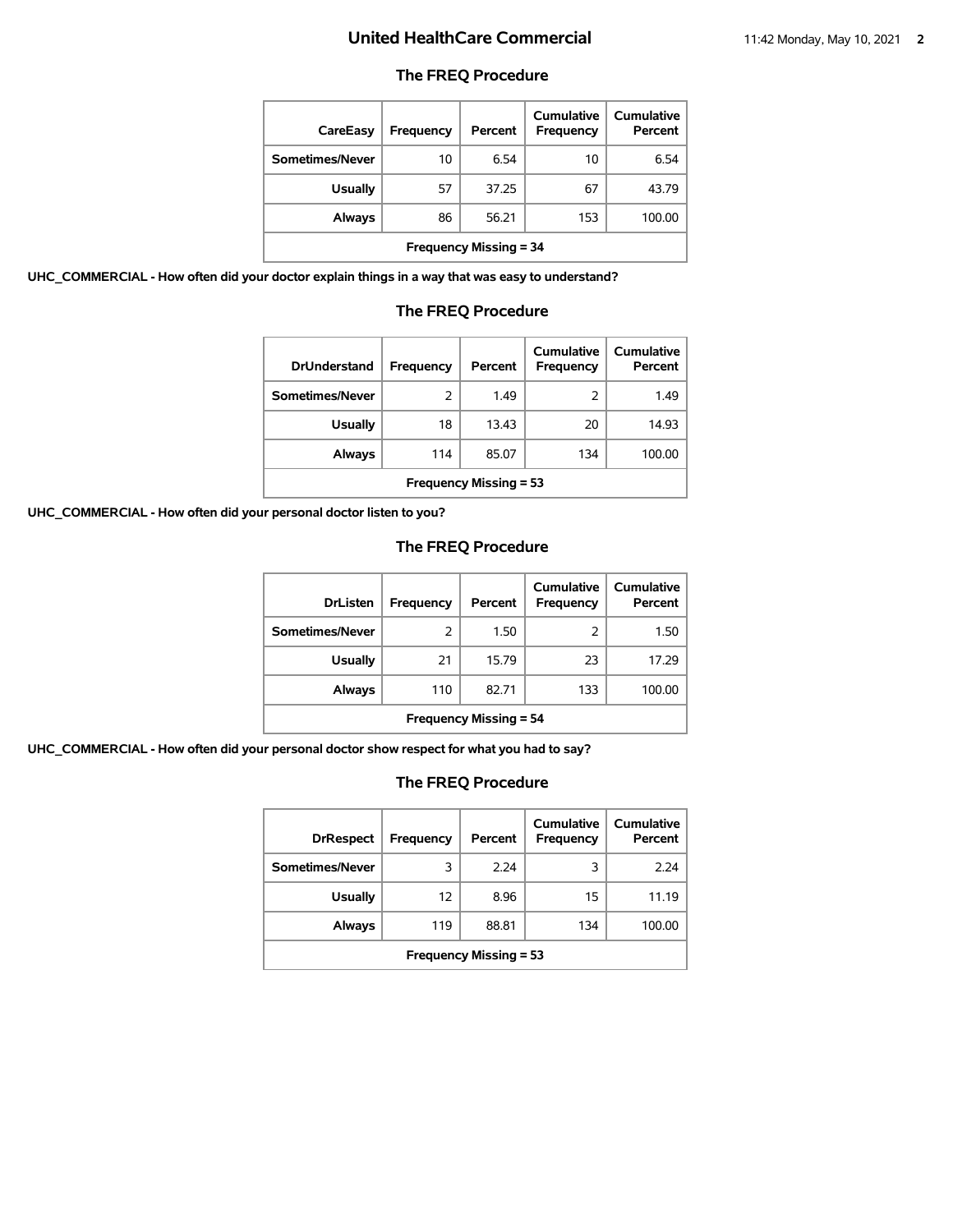#### **UHC\_COMMERCIAL - How often did your personal doctor spend enough time with you?**

| <b>DrTime</b>                 | Frequency | Percent | Cumulative<br>Frequency | Cumulative<br>Percent |
|-------------------------------|-----------|---------|-------------------------|-----------------------|
| Sometimes/Never               | 5         | 3.73    | 5                       | 3.73                  |
| <b>Usually</b>                | 24        | 17.91   | 29                      | 21.64                 |
| Always                        | 105       | 78.36   | 134                     | 100.00                |
| <b>Frequency Missing = 53</b> |           |         |                         |                       |

### **The FREQ Procedure**

**UHC\_COMMERCIAL - In the last six months, did you get care from another doctor or health provider other than your personal doctor?**

| <b>CareMulti</b>              | <b>Frequency</b> | Percent | Cumulative<br><b>Frequency</b> | Cumulative<br>Percent |  |
|-------------------------------|------------------|---------|--------------------------------|-----------------------|--|
| Yes                           | 84               | 62.69   | 84                             | 62.69                 |  |
| No                            | 50               | 37.31   | 134                            | 100.00                |  |
| <b>Frequency Missing = 53</b> |                  |         |                                |                       |  |

### **The FREQ Procedure**

**UHC\_COMMERCIAL - How often did your personal doctor seemed informed with care you received from other doctors or providers?**

### **The FREQ Procedure**

| <b>DrInformedMultiDr</b>       | <b>Frequency</b> | Percent | Cumulative<br>Frequency | Cumulative<br>Percent |
|--------------------------------|------------------|---------|-------------------------|-----------------------|
| Sometimes/Never                | 15               | 18.52   | 15                      | 18.52                 |
| Usually                        | 20               | 24.69   | 35                      | 43.21                 |
| <b>Always</b>                  | 46               | 56.79   | 81                      | 100.00                |
| <b>Frequency Missing = 106</b> |                  |         |                         |                       |

**UHC\_COMMERCIAL - How would you rate your personal doctor?**

| <b>DrRate</b>                 | Frequency | Percent | Cumulative<br>Frequency | Cumulative<br>Percent |  |
|-------------------------------|-----------|---------|-------------------------|-----------------------|--|
| Bad                           | 11        | 7.01    | 11                      | 7.01                  |  |
| Good                          | 34        | 21.66   | 45                      | 28.66                 |  |
| Great                         | 112       | 71.34   | 157                     | 100.00                |  |
| <b>Frequency Missing = 30</b> |           |         |                         |                       |  |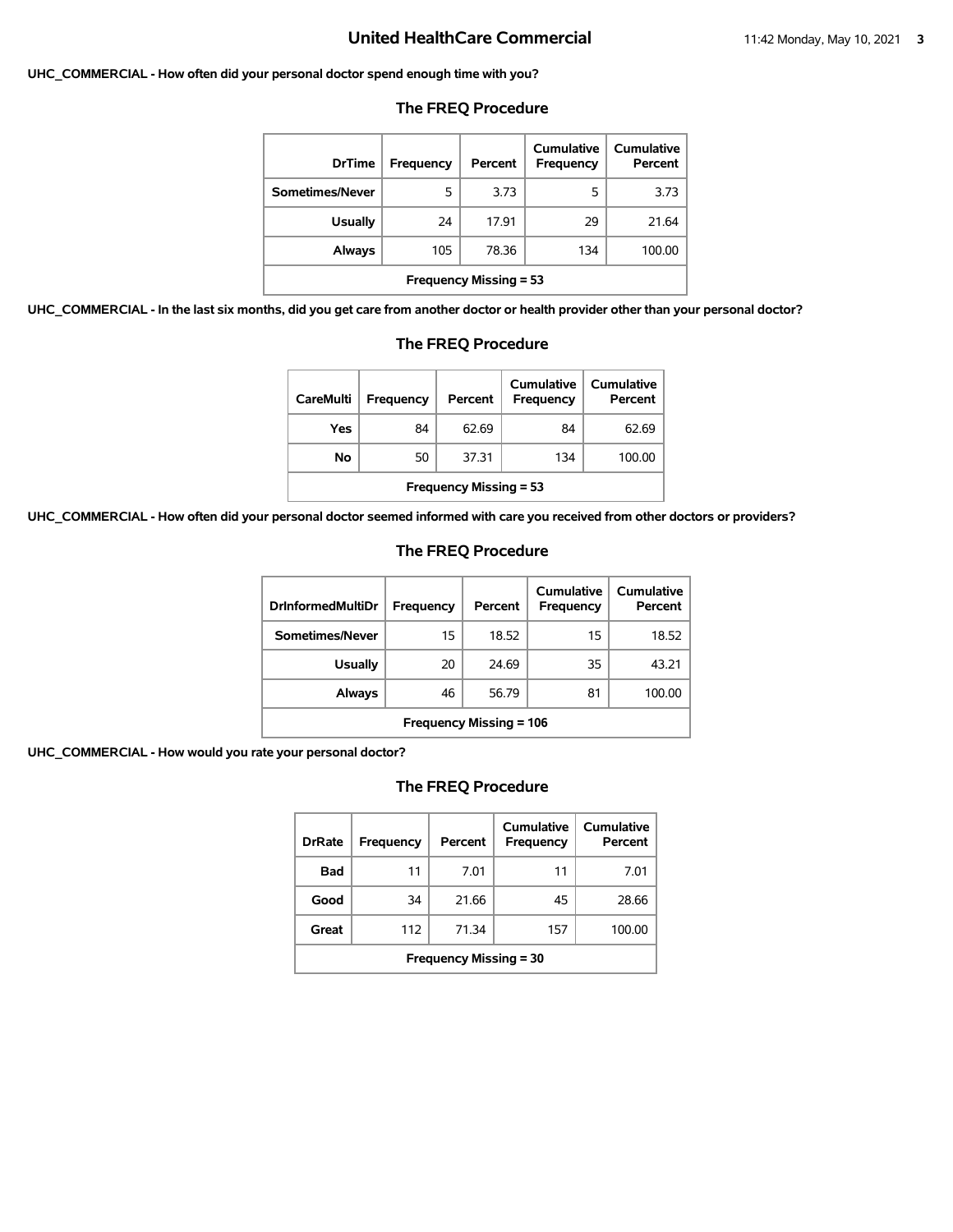# **UHC\_COMMERCIAL - Did you visit a specialist?**

## **The FREQ Procedure**

| <b>Specialist</b>            | <b>Frequency</b> | Percent | Cumulative<br><b>Frequency</b> | Cumulative<br>Percent |  |
|------------------------------|------------------|---------|--------------------------------|-----------------------|--|
| Yes                          | 107              | 57.84   | 107                            | 57.84                 |  |
| No                           | 78               | 42.16   | 185                            | 100.00                |  |
| <b>Frequency Missing = 2</b> |                  |         |                                |                       |  |

**UHC\_COMMERCIAL - How often did you get an appointment with a specialist as soon as you needed?**

## **The FREQ Procedure**

| <b>SpecialistFast</b>         | Frequency | Percent | Cumulative<br>Frequency | Cumulative<br>Percent |  |
|-------------------------------|-----------|---------|-------------------------|-----------------------|--|
| Sometimes/Never               | 10        | 9.43    | 10                      | 9.43                  |  |
| <b>Usually</b>                | 39        | 36.79   | 49                      | 46.23                 |  |
| Always                        | 57        | 53.77   | 106                     | 100.00                |  |
| <b>Frequency Missing = 81</b> |           |         |                         |                       |  |

**UHC\_COMMERCIAL - How would you rate your specialist?**

| <b>SpecialistRate</b>         | Frequency | Percent | Cumulative<br>Frequency | Cumulative<br>Percent |  |
|-------------------------------|-----------|---------|-------------------------|-----------------------|--|
| <b>Bad</b>                    | 8         | 7.84    | 8                       | 7.84                  |  |
| Good                          | 29        | 28.43   | 37                      | 36.27                 |  |
| Great                         | 65        | 63.73   | 102                     | 100.00                |  |
| <b>Frequency Missing = 85</b> |           |         |                         |                       |  |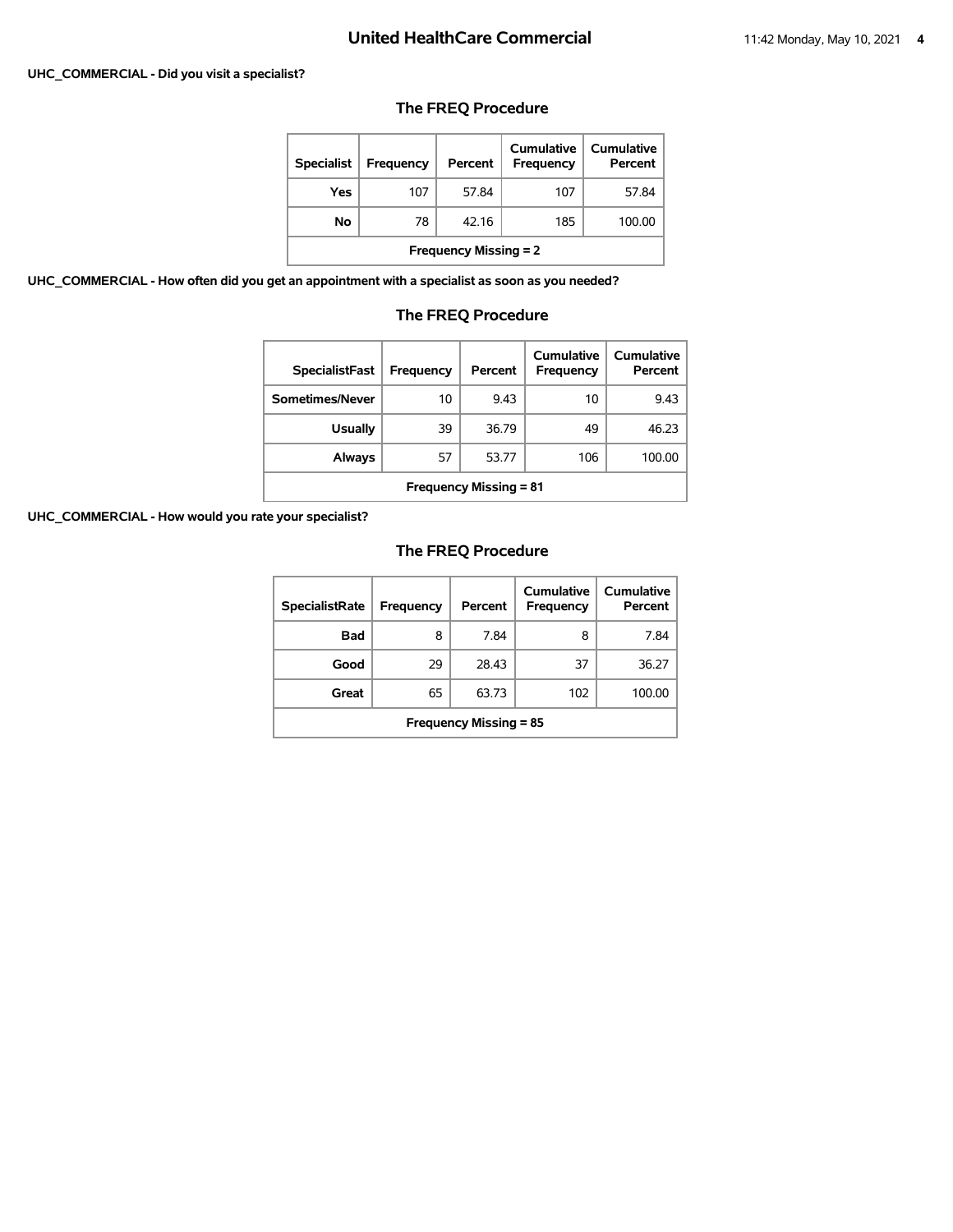#### **UHC\_COMMERCIAL - Did you get information or help from your health plan's customer services?**

### **The FREQ Procedure**

| CS                           | Frequency | Percent | Cumulative<br>Frequency | Cumulative<br>Percent |  |
|------------------------------|-----------|---------|-------------------------|-----------------------|--|
| Yes                          | 56        | 30.27   | 56                      | 30.27                 |  |
| No                           | 129       | 69.73   | 185                     | 100.00                |  |
| <b>Frequency Missing = 2</b> |           |         |                         |                       |  |

**UHC\_COMMERCIAL - How often were you able to get information or help from your health plan's customer services?**

| <b>CSHelp</b>                  | Frequency | Percent | Cumulative<br>Frequency | Cumulative<br>Percent |  |  |
|--------------------------------|-----------|---------|-------------------------|-----------------------|--|--|
| Sometimes/Never                | 7         | 12.73   |                         | 12.73                 |  |  |
| <b>Usually</b>                 | 21        | 38.18   | 28                      | 50.91                 |  |  |
| Always                         | 27        | 49.09   | 55                      | 100.00                |  |  |
| <b>Frequency Missing = 132</b> |           |         |                         |                       |  |  |

### **The FREQ Procedure**

**UHC\_COMMERCIAL - How often were you treated with respect and courtesy by your health plan's customer services?**

### **The FREQ Procedure**

| <b>CSRespect</b>               | Frequency | Percent | <b>Cumulative</b><br>Frequency | Cumulative<br>Percent |  |
|--------------------------------|-----------|---------|--------------------------------|-----------------------|--|
| Sometimes/Never                | 2         | 3.77    | 2                              | 3.77                  |  |
| <b>Usually</b>                 | 5         | 9.43    |                                | 13.21                 |  |
| Always                         | 46        | 86.79   | 53                             | 100.00                |  |
| <b>Frequency Missing = 134</b> |           |         |                                |                       |  |

**UHC\_COMMERCIAL - Did you have to fill out any forms with your health plan?**

| <b>Forms</b>                 | Frequency | Percent | Cumulative<br>Frequency | Cumulative<br>Percent |  |
|------------------------------|-----------|---------|-------------------------|-----------------------|--|
| Yes                          | 29        | 16.20   | 29                      | 16.20                 |  |
| No                           | 150       | 83.80   | 179                     | 100.00                |  |
| <b>Frequency Missing = 8</b> |           |         |                         |                       |  |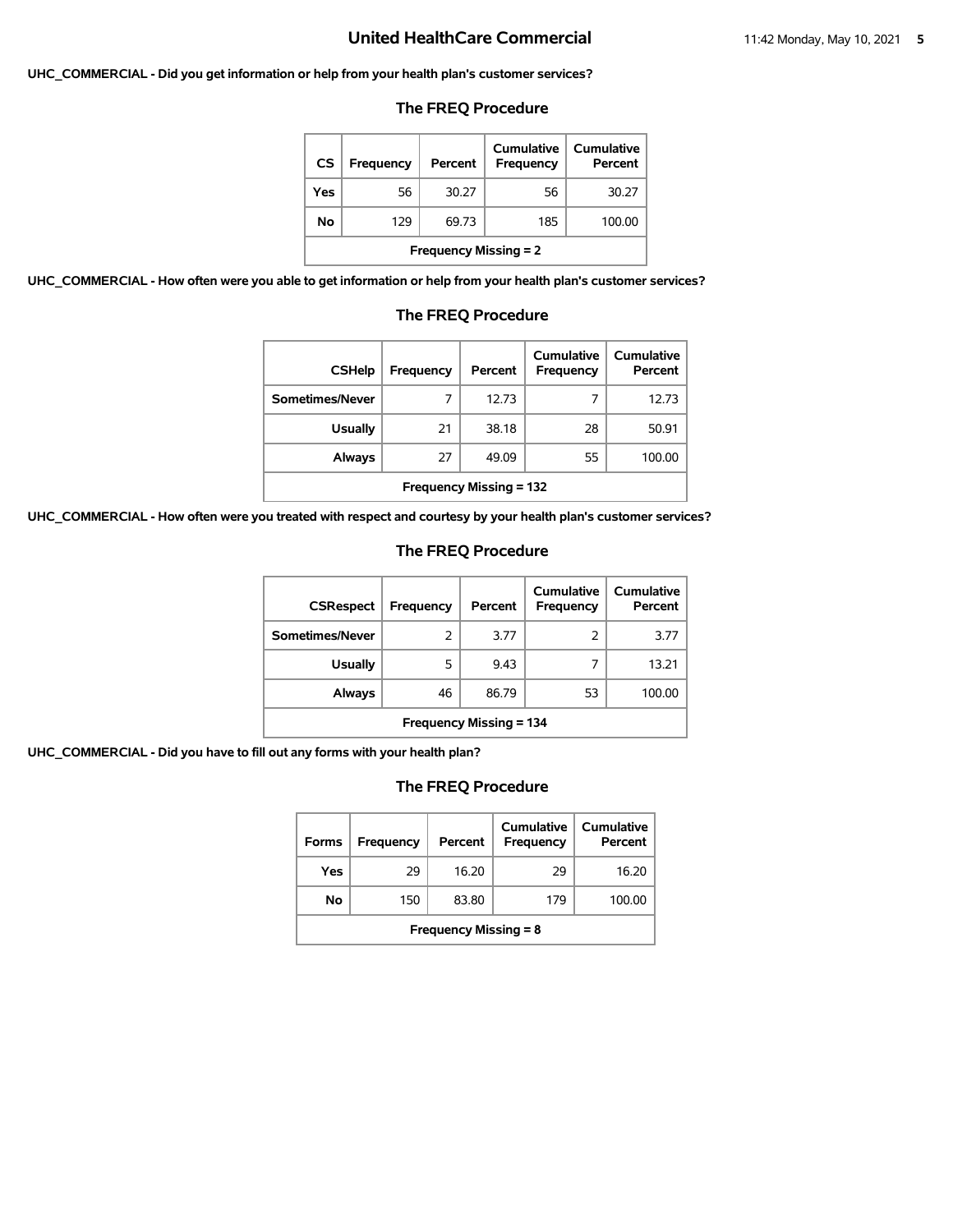#### **UHC\_COMMERCIAL - How often were forms from your health plan easy to fill out?**

| <b>FormsEasy</b>               | Frequency         | Percent | Cumulative<br>Frequency | Cumulative<br>Percent |  |
|--------------------------------|-------------------|---------|-------------------------|-----------------------|--|
| Sometimes/Never                | 3                 | 10.71   | 3                       | 10.71                 |  |
| <b>Usually</b>                 | 13                | 46.43   | 16                      | 57.14                 |  |
| Always                         | $12 \overline{ }$ | 42.86   | 28                      | 100.00                |  |
| <b>Frequency Missing = 159</b> |                   |         |                         |                       |  |

### **The FREQ Procedure**

**UHC\_COMMERCIAL - How would you rate your health plan?**

### **The FREQ Procedure**

| <b>PlanRate</b>              | Frequency | Percent | Cumulative<br>Frequency | <b>Cumulative</b><br>Percent |  |
|------------------------------|-----------|---------|-------------------------|------------------------------|--|
| Bad                          | 29        | 16.02   | 29                      | 16.02                        |  |
| Good                         | 75        | 41.44   | 104                     | 57.46                        |  |
| Great                        | 77        | 42.54   | 181                     | 100.00                       |  |
| <b>Frequency Missing = 6</b> |           |         |                         |                              |  |

**UHC\_COMMERCIAL - In general, how woul you rate your overall health?**

### **The FREQ Procedure**

| <b>OverallHealthRate</b>      | Frequency | Percent | <b>Cumulative</b><br>Frequency | <b>Cumulative</b><br>Percent |
|-------------------------------|-----------|---------|--------------------------------|------------------------------|
| <b>Excellent</b>              | 32        | 17.11   | 32                             | 17.11                        |
| <b>Very Good</b>              | 83        | 44.39   | 115                            | 61.50                        |
| Good                          | 51        | 27.27   | 166                            | 88.77                        |
| Fair                          | 14        | 7.49    | 180                            | 96.26                        |
| <b>Unknown/Did Not Answer</b> | 7         | 3.74    | 187                            | 100.00                       |

**UHC\_COMMERCIAL - In general, how woul you rate your overall mental or emotional health?**

| <b>MentalHealthRate</b>       | Frequency     | Percent | Cumulative<br>Frequency | Cumulative<br>Percent |
|-------------------------------|---------------|---------|-------------------------|-----------------------|
| <b>Excellent</b>              | 59            | 31.55   | 59                      | 31.55                 |
| <b>Very Good</b>              | 72            | 38.50   | 131                     | 70.05                 |
| Good                          | 39            | 20.86   | 170                     | 90.91                 |
| Fair                          | 10            | 5.35    | 180                     | 96.26                 |
| Poor                          | $\mathcal{P}$ | 1.07    | 182                     | 97.33                 |
| <b>Unknown/Did Not Answer</b> | 5             | 2.67    | 187                     | 100.00                |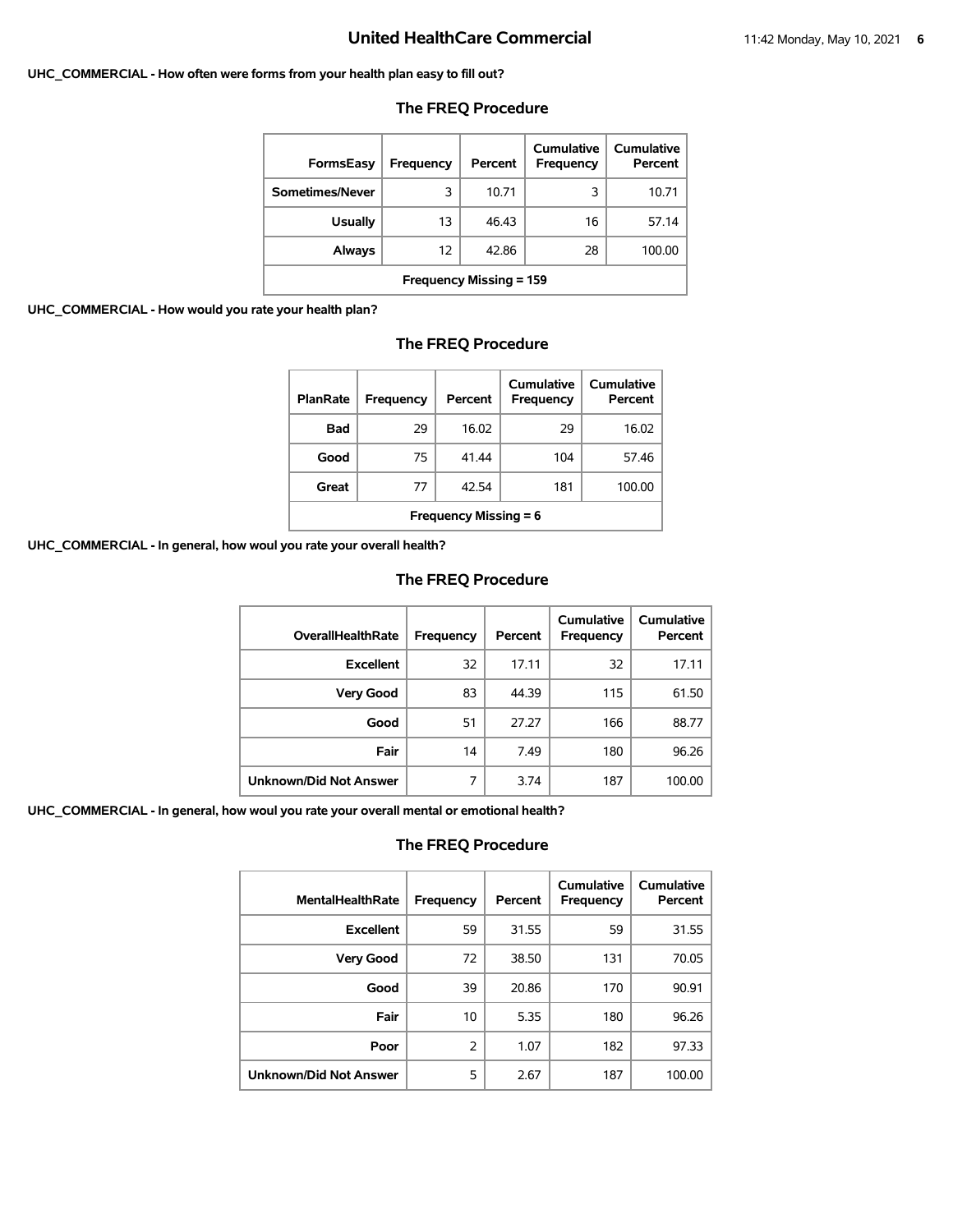### **UHC\_COMMERCIAL - Did you file any claims for care to your health plan?**

## **The FREQ Procedure**

| ClaimsSend                    | <b>Frequency</b> | Percent | Cumulative<br><b>Frequency</b> | Cumulative<br>Percent |  |
|-------------------------------|------------------|---------|--------------------------------|-----------------------|--|
| Yes                           | 95               | 60.51   | 95                             | 60.51                 |  |
| No                            | 62               | 39.49   | 157                            | 100.00                |  |
| <b>Frequency Missing = 30</b> |                  |         |                                |                       |  |

**UHC\_COMMERCIAL - How often were claims for care to your health plan handled quicly?**

## **The FREQ Procedure**

| <b>ClaimsQuick</b>             | Frequency | Percent | Cumulative<br><b>Frequency</b> | Cumulative<br>Percent |  |  |
|--------------------------------|-----------|---------|--------------------------------|-----------------------|--|--|
| Sometimes/Never                | 7         | 8.24    | 7                              | 8.24                  |  |  |
| <b>Usually</b>                 | 33        | 38.82   | 40                             | 47.06                 |  |  |
| Always                         | 45        | 52.94   | 85                             | 100.00                |  |  |
| <b>Frequency Missing = 102</b> |           |         |                                |                       |  |  |

**UHC\_COMMERCIAL - How often were claims for care to your health plan handled correctly?**

| <b>ClaimsCorrect</b>           | <b>Frequency</b> | Percent | Cumulative<br>Frequency | Cumulative<br>Percent |
|--------------------------------|------------------|---------|-------------------------|-----------------------|
| Sometimes/Never                | 3                | 3.53    | 3                       | 3.53                  |
| <b>Usually</b>                 | 28               | 32.94   | 31                      | 36.47                 |
| Always                         | 54               | 63.53   | 85                      | 100.00                |
| <b>Frequency Missing = 102</b> |                  |         |                         |                       |